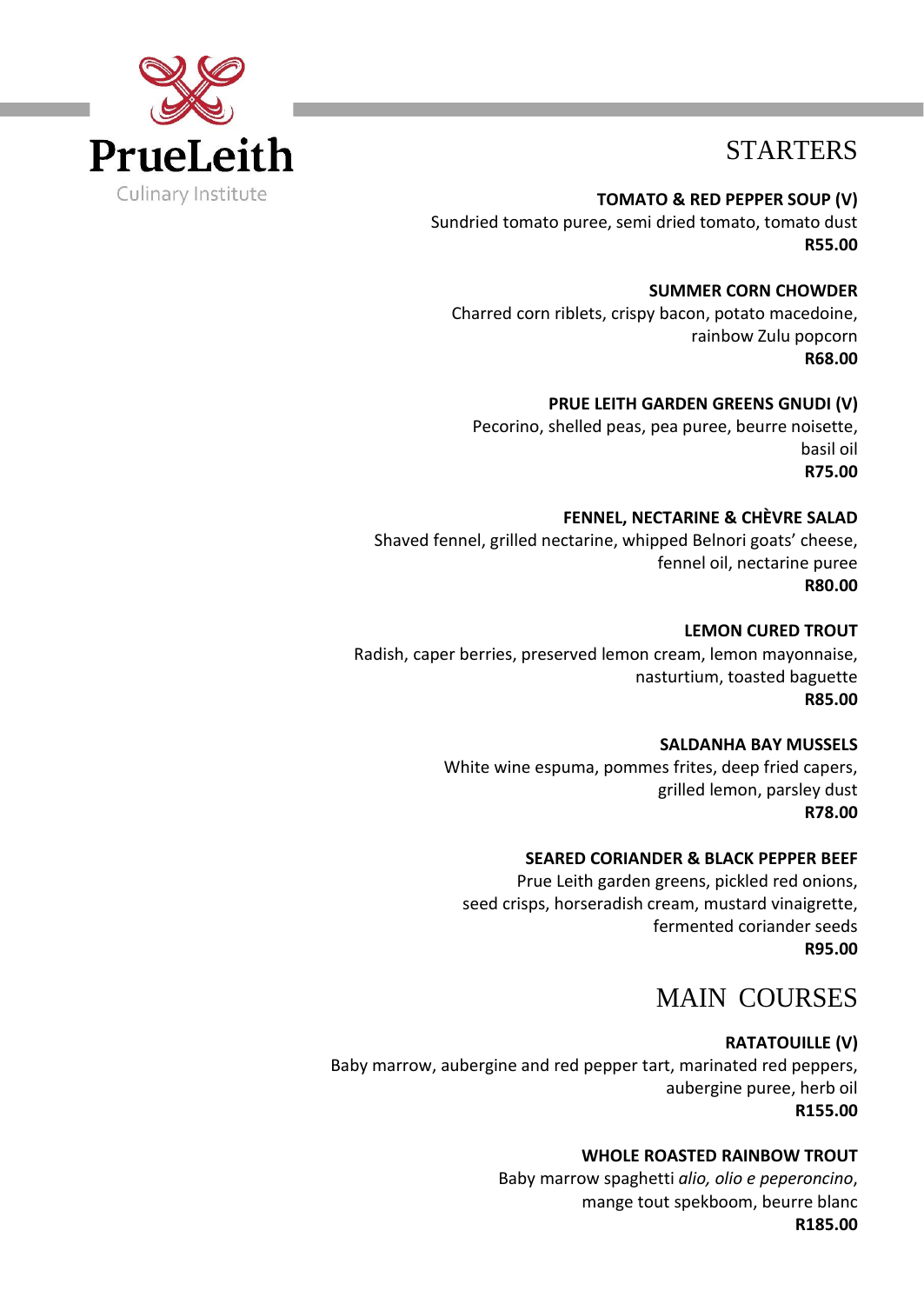

### **ROASTED DUCK BREAST (N)**

Warm sorghum and pomegranate salad, confit duck spring roll, spiced kale chips, charred pearl onion, jus **R195.00**

*STAMVRUG* **GLAZED PORK BELLY** Braised fennel, sauté baby spinach, quail scotch egg, *stamvrug*, pork crackling, jus **R205.00**

### **GRASS FED GRILLED BEEF RUMP**

Pommes Anna, charred baby gem lettuce, fine green beans, confit tomatoes, olive cheeks, thyme jus **R210.00**

### **DUO OF LAMB**

Herb crusted lamb rack, pressed lamb belly, purple sweet potato fondant cumin glazed carrots, grilled plums, rosemary jus **R220.00**

# DESSERTS

## **TRIO OF SORBET (V)**

Mango, lychee and peach sorbet, mango jellies, lychee gel, fresh peaches, mint **R78.00**

**MILK AND HONEY**

Valrhona milk chocolate beehive, vanilla panna cotta, burnt honey ice cream, lavender shortbread crumb, dehydrated milk skin, honeycomb **R85.00**

### **'BAZAAR PUDDING' ENTREMET (N)**

Almond joconde sponge, raspberry panna cotta, strawberry jelly, vanilla whipped ganache, brûlé sago pudding, crème Anglaise **R87.00**

### **VALRHONA DARK CHOCOLATE TART (N)**

Raspberry sorbet, chocolate shavings, chocolate cookie crumb, raspberry coulis **R98.00**